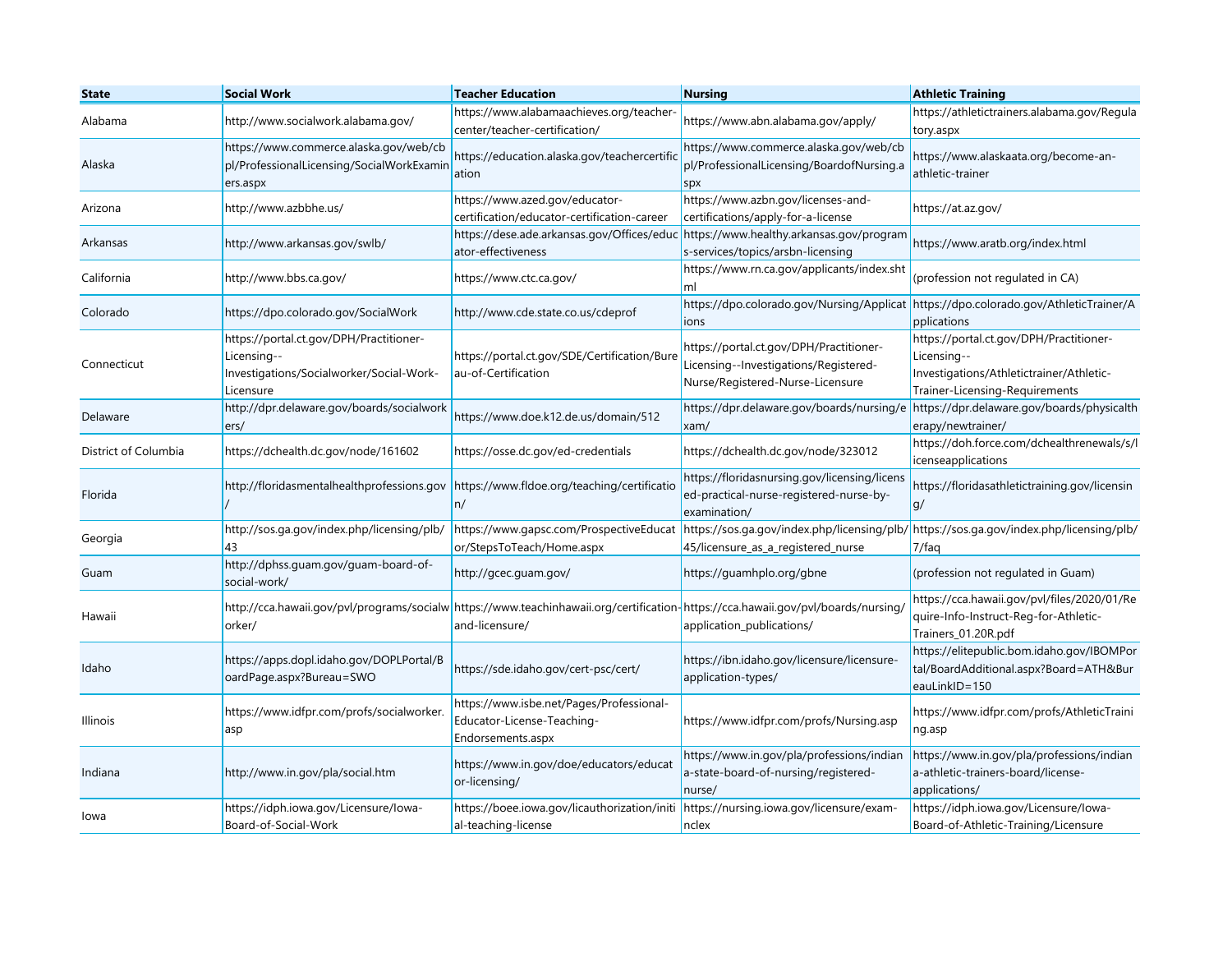| Kansas        | http://ksbsrb.ks.gov/                                                                                   | https://www.ksde.org/Agency/Division-of-<br>Learning-Services/Teacher-Licensure-and-<br>Accreditation/Licensure/License-<br>Application | https://ksbn.kansas.gov/initial-application/                                                           | http://www.ksbha.org/faq/faqlicensingat.sh<br>tml                                                                                                                         |
|---------------|---------------------------------------------------------------------------------------------------------|-----------------------------------------------------------------------------------------------------------------------------------------|--------------------------------------------------------------------------------------------------------|---------------------------------------------------------------------------------------------------------------------------------------------------------------------------|
| Kentucky      | http://bsw.ky.gov/Pages/index.aspx                                                                      | https://www.education.ky.gov/teachers/Nx<br>GenProf/Pages/Certification.aspx                                                            | https://kbn.ky.gov/Pages/lpn-rn.aspx                                                                   | https://kbml.ky.gov/ah/Pages/Athletic-<br>Trainer.aspx                                                                                                                    |
| Louisiana     | http://www.labswe.org/                                                                                  | https://www.teachlouisiana.net/Teachers.as<br>px?PageID=12311129                                                                        | http://www.lsbn.state.la.us/Licensure,Rene<br>wals/Applications.aspx                                   | http://www.lsbme.la.gov/content/applicati<br>on-instructions-initial-licensure-athletic-<br>trainer                                                                       |
| Maine         | https://www.maine.gov/pfr/professionallice<br>nsing/professions/state-board-social-<br>worker-licensure | https://www.maine.gov/doe/cert/requirem<br>ents                                                                                         | https://www.maine.gov/boardofnursing/lic<br>ensing/examination.html                                    | https://www.maine.gov/pfr/professionallice<br>nsing/professions/athletic-trainers-<br>program/licensing/athletic-trainer                                                  |
| Maryland      | https://health.maryland.gov/bswe/Pages/d<br>efault.aspx                                                 | https://marylandpublicschools.org/about/P<br>ages/DEE/Certification/apply/Overview.asp                                                  | https://mbon.maryland.gov/Pages/olinits-<br>index.aspx                                                 | https://www.mbp.state.md.us/licensure_ah<br>app_at.aspx                                                                                                                   |
| Massachusetts | http://www.mass.gov/ocabr/licensee/dpl-<br>boards/sw/                                                   | https://gateway.edu.state.ma.us/elar/licens<br>urehelp/LicenseRequirementsCriteriaPageC<br>ontrol.ser                                   | https://www.mass.gov/how-to/apply-for-a<br>nursing-license-by-exam                                     | https://www.mass.gov/how-to/apply-for-a-<br>license-from-the-board-of-allied-health-<br>professionals                                                                     |
| Michigan      | http://www.michigan.gov/lara/0,4601,7-<br>154-72600_72603_27529_27554---,00.html                        | https://www.michigan.gov/mde/0,4615,7-<br>140-5683_14795_83462---,00.html                                                               | https://www.michigan.gov/lara/0,4601,7-<br>154-89334_72600_92669_92670---,00.html                      | https://www.michigan.gov/lara/0,4601,7-<br>154-89334_72600_72603_27529_45355---<br>,00.html                                                                               |
| Minnesota     | http://mn.gov/boards/social-work/                                                                       | https://mn.gov/pelsb/aspiring-<br>educators/requirements/                                                                               | https://mn.gov/boards/nursing/licensure/a<br>pply-for-a-license/rn-lic-exam-us-prog.jsp                | https://mn.gov/elicense/a-z/?id=1083-<br>231357#/list/appId//filterType//filterValue/<br>/page/1/sort//order/                                                             |
| Mississippi   | http://www.swmft.ms.gov/                                                                                | https://www.mdek12.org/OEL                                                                                                              | https://www.msbn.ms.gov/licensure/what-<br>licensure-examination                                       | http://www.msdh.state.ms.us/msdhsite/_st<br>atic/resources/565.pdf                                                                                                        |
| Missouri      | http://pr.mo.gov/socialworkers.asp                                                                      | https://dese.mo.gov/educator-<br>quality/certification                                                                                  | https://pr.mo.gov/nursing-licensure-rn.asp                                                             | https://pr.mo.gov/athletictrainers.asp                                                                                                                                    |
| Montana       | http://boards.bsd.dli.mt.gov/bbh#1                                                                      | https://opi.mt.gov/Educators/Licensure/Ed<br>ucator-Licensure                                                                           | https://boards.bsd.dli.mt.gov/nursing/licen<br>se-information/rn                                       | https://boards.bsd.dli.mt.gov/athletic-<br>trainers/license-information/athletic-trainer                                                                                  |
| Nebraska      | http://dhhs.ne.gov/licensure/Pages/Mental-<br>Health-and-Social-Work-Practice.aspx                      | https://www.education.ne.gov/tcert/                                                                                                     | https://dhhs.ne.gov/licensure/Pages/Nurse-https://dhhs.ne.gov/licensure/Pages/Athlet<br>Licensing.aspx | ic-Training.aspx                                                                                                                                                          |
| Nevada        | http://socwork.nv.gov/                                                                                  | https://doe.nv.gov/educator_licensure/                                                                                                  | https://nevadanursingboard.org/wp-<br>content/uploads/2021/11/RNLPN-Exam-<br>Instructions.pdf          | https://nevadaathletictrainers.nv.gov/Form<br>s/Forms/                                                                                                                    |
| New Hampshire | https://www.oplc.nh.gov/mental-<br>health/index.htm                                                     | https://nhdoepm.atlassian.net/wiki/spaces/<br>CHD/overview                                                                              | https://www.oplc.nh.gov/applications-rn                                                                | https://www.oplc.nh.gov/athletic-trainers-<br>governing-board                                                                                                             |
| New Jersey    | http://www.njconsumeraffairs.gov/sw                                                                     | https://nj.gov/education/license/                                                                                                       | https://www.njconsumeraffairs.gov/nur/Pa<br>ges/Nurse-Licensure.aspx                                   | https://www.njconsumeraffairs.gov/at/Pag<br>es/default.aspx                                                                                                               |
| New Mexico    | http://www.rld.state.nm.us/boards/Social_<br>Work.aspx                                                  | https://webnew.ped.state.nm.us/bureaus/li<br>censure/                                                                                   | https://nmbon.sks.com/initial-exam.aspx                                                                | https://www.rld.nm.gov/boards-and-<br>commissions/individual-boards-and-<br>commissions/athletic-trainers/athletic-<br>trainers-requirements-and-continued-<br>education/ |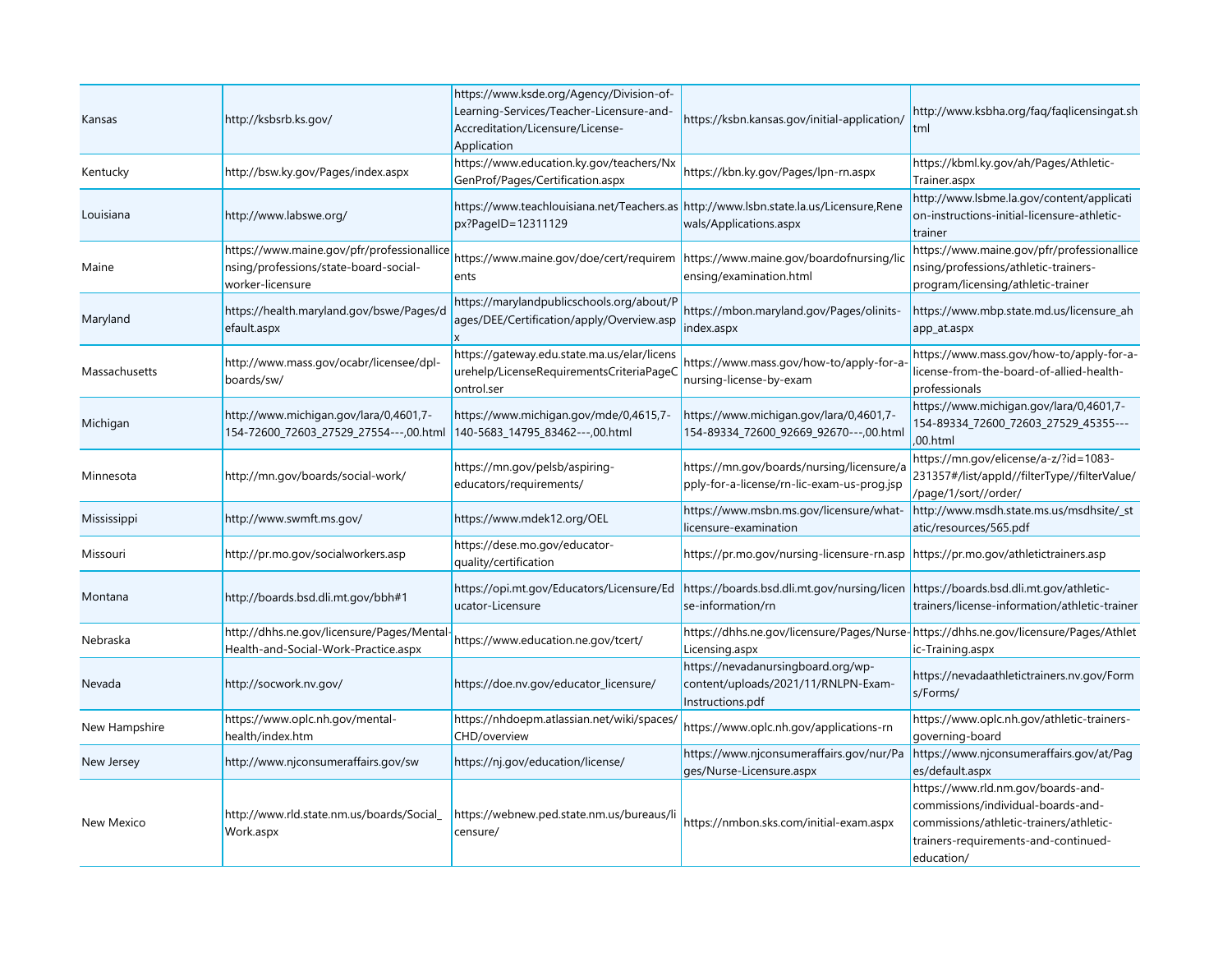| New York                 | http://www.op.nysed.gov/prof/sw/                                                                                                                                           | http://www.highered.nysed.gov/tcert/                                                                                                   | http://www.op.nysed.gov/prof/nurse/nursi<br>ngrn.htm#mtwo                                                                                         | http://www.op.nysed.gov/prof/at/athletlic.<br>htm                                                                                                              |
|--------------------------|----------------------------------------------------------------------------------------------------------------------------------------------------------------------------|----------------------------------------------------------------------------------------------------------------------------------------|---------------------------------------------------------------------------------------------------------------------------------------------------|----------------------------------------------------------------------------------------------------------------------------------------------------------------|
| North Carolina           | http://www.ncswboard.org/                                                                                                                                                  | https://www.dpi.nc.gov/educators/educato<br>rs-licensure                                                                               | https://www.ncbon.com/licensure-listing-<br>apply-licensure-by-examination-nclex                                                                  | https://ncbate.org/nc-general-statute-and-<br>rules-regs/                                                                                                      |
| North Dakota             | https://www.ndbswe.com/                                                                                                                                                    | information/license-fags                                                                                                               | https://www.nd.gov/espb/licensure/license-https://www.ndbon.org/NurseLicensure/Ini https://www.legis.nd.gov/cencode/t43c39.<br>tialExam/index.asp | pdf                                                                                                                                                            |
| Northern Mariana Islands | http://cnmibpl-hcplb.net/sec.asp?secID=15                                                                                                                                  | https://www.cnmipss.org/classroom-<br>teachers-certification-flowchart                                                                 | https://nmibon.info/licensure-documents/                                                                                                          | (profession not regulated in CNMI)                                                                                                                             |
| Ohio                     | http://cswmft.ohio.gov/                                                                                                                                                    | https://education.ohio.gov/Topics/Teachin<br>q/Licensure/Apply-for-Certificate-<br>License/Educator-License-Types-and-<br>Descriptions | https://nursing.ohio.gov/licensing-<br>certification-ce/rn-aprn-lpn/                                                                              | https://otptat.ohio.gov/Athletic-<br>Training/Applications                                                                                                     |
| Oklahoma                 | https://www.ok.gov/socialworkers/                                                                                                                                          | https://sde.ok.gov/teacher-certification                                                                                               | https://nursing.ok.gov/education4.html                                                                                                            | https://www.okmedicalboard.org/athletic_t<br>rainers#forms-resources                                                                                           |
| Oregon                   | http://www.oregon.gov/BLSW/Pages/index<br>.aspx                                                                                                                            | https://www.oregon.gov/tspc/LIC/Pages/Fi<br>rst-Time-License.aspx                                                                      | https://www.oregon.gov/osbn/Pages/apply<br>NCLEX.aspx                                                                                             | https://www.oregon.gov/oha/PH/HLO/Pag<br>es/Board-Athletic-Trainer-License.aspx                                                                                |
| Pennsylvania             | http://www.dos.pa.gov/ProfessionalLicensi<br>ng/BoardsCommissions/SocialWorkersMar<br>riageanFamilyTherapistsandProfessionalCo<br>unselors/Pages/default.aspx#.Vxo2g_krKUl | https://www.education.pa.gov/Educators/C<br>ertification/Pages/default.aspx                                                            | https://www.dos.pa.gov/ProfessionalLicens<br>ing/BoardsCommissions/Nursing/Pages/N<br>ursing-Guide.aspx                                           | https://www.pals.pa.gov/#/page/default                                                                                                                         |
| Rhode Island             | http://health.ri.gov/licenses/detail.php?id=<br>245                                                                                                                        | https://www.ride.ri.gov/TeachersAdministra https://health.ri.gov/licenses/detail.php?id<br>tors/EducatorCertification.aspx             | $= 231$                                                                                                                                           | https://rules.sos.ri.gov/regulations/part/21<br>$6 - 40 - 05 - 5$                                                                                              |
| South Carolina           | https://llr.sc.gov/sw/                                                                                                                                                     | https://ed.sc.gov/educators/teaching-in-<br>south-carolina/pathways/                                                                   | https://llr.sc.gov/nurse/apps.aspx                                                                                                                | https://scdhec.gov/health-<br>regulation/athletic-trainer-certification                                                                                        |
| South Dakota             | https://dss.sd.gov/licensingboards/socialw<br>ork/social.aspx                                                                                                              | https://doe.sd.gov/certification/WhichAppli<br>cation.aspx                                                                             | https://www.sdbon.org/rn_lpn/exam/                                                                                                                | https://www.sdbmoe.gov/professions-<br>athletic-training/                                                                                                      |
| Tennessee                | https://www.tn.gov/health/health-program<br>areas/health-professional-boards/sw-<br>board.html                                                                             | https://www.tn.gov/education/licensing.ht<br>ml                                                                                        | areas/health-professional-boards/nursing-<br>board/nursing-board/applications.html                                                                | https://www.tn.gov/health/health-program-https://www.tn.gov/health/health-program-<br>areas/health-professional-boards/at-<br>board/at-board/applications.html |
| Texas                    | https://www.bhec.texas.gov/                                                                                                                                                | https://tea.texas.gov/texas-<br>educators/certification/initial-<br>certification/becoming-a-classroom-<br>teacher-in-texas            | https://www.bon.texas.gov/licensure_exami<br>nation.asp                                                                                           | https://www.tdlr.texas.gov/at/atstate.htm                                                                                                                      |
| Utah                     | https://dopl.utah.gov/soc/                                                                                                                                                 | https://www.schools.utah.gov/licensing                                                                                                 | https://dopl.utah.gov/nurse/index.html                                                                                                            | https://dopl.utah.gov/at/                                                                                                                                      |
| Vermont                  | https://sos.vermont.gov/social-workers/                                                                                                                                    | https://education.vermont.gov/educator-<br>licensure/tutorials-and-faqs                                                                | https://cms.sec.state.vt.us:8443/share/s/yac https://sos.vermont.gov/athletic-<br>d7jN-QJyfwEZh2TjGiA                                             | trainers/forms-instructions/                                                                                                                                   |
| Virgin Islands           | http://dlca.vi.gov/boardcertifications/steps<br>/swrequirements/swlist.htm                                                                                                 | https://www.vide.vi/human-resources/568-<br>general-certification-requirements.html                                                    | https://doh.vi.gov/sites/default/files/RN_LP<br>N_Endorsement_Application.pdf                                                                     | (profession not regulated in VI)                                                                                                                               |
| Virginia                 | https://www.dhp.virginia.gov/social                                                                                                                                        | https://www.doe.virginia.gov/teaching/lice<br>nsure/index.shtml                                                                        | https://www.dhp.virginia.gov/Boards/Nursi<br>ng/ApplicantResources/ApplyforLicense/R<br>egisteredNurse/                                           | https://www.dhp.virginia.gov/Boards/Medi<br>cine/AbouttheBoard/RegulatedProfessions<br>/AthleticTrainers/                                                      |